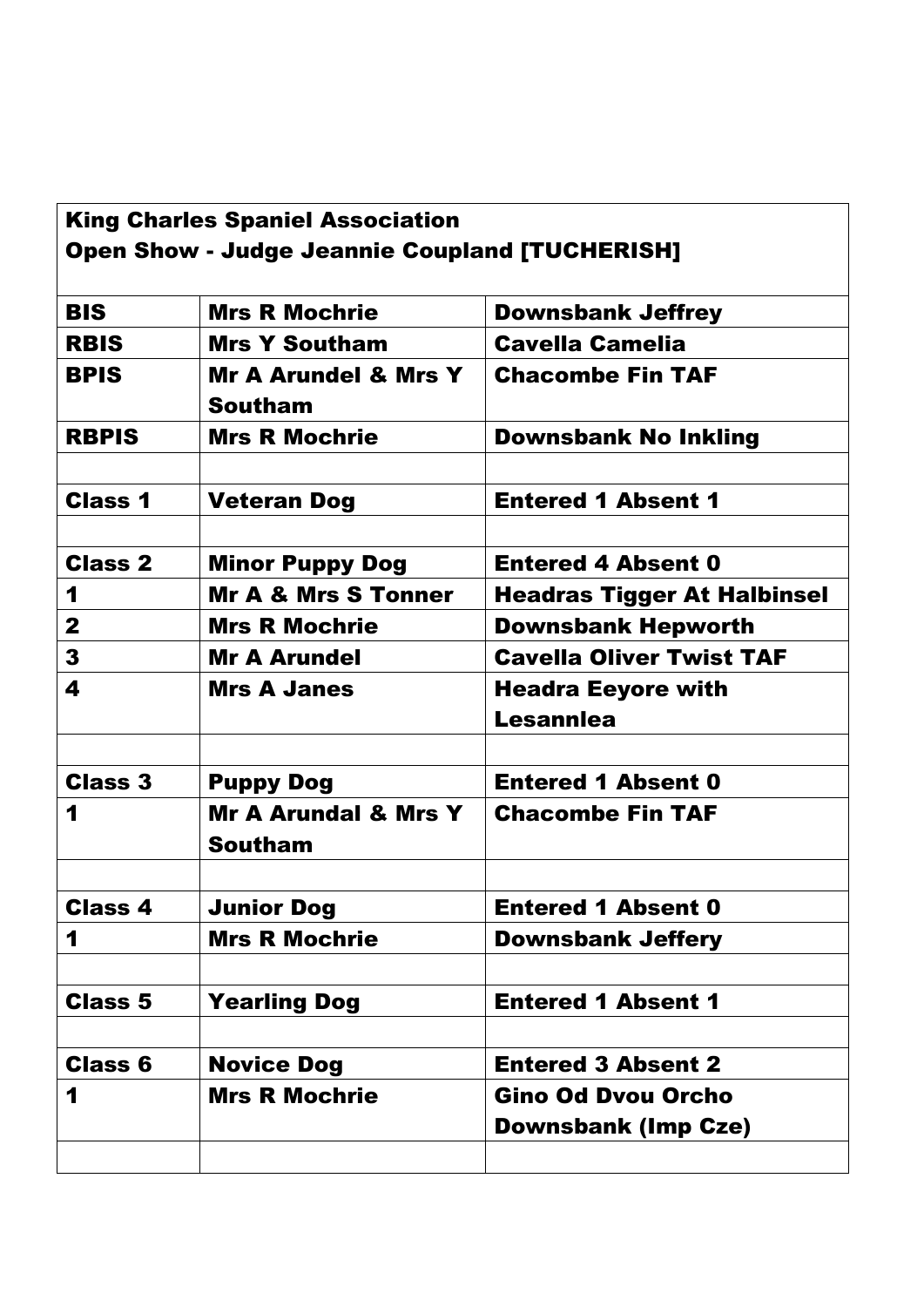| <b>Class 7</b>                | <b>Graduate Dog</b>                             | <b>Entered 1 Absent 1</b>      |
|-------------------------------|-------------------------------------------------|--------------------------------|
|                               |                                                 |                                |
| <b>Class 8</b>                | <b>Post Graduate Dog</b>                        | <b>Entered 1 Absent 0</b>      |
| 1                             | <b>Miss M French &amp; Mr B</b><br>Traynor      | <b>Mitapip Elusive Ruby</b>    |
|                               |                                                 |                                |
| <b>Class 9</b>                | <b>Limit Dog</b>                                | <b>Entered 2 Absent 0</b>      |
| 1                             | <b>Miss M French &amp; Nr B</b><br>Trayner      | <b>Celxo Vermouth On Ice</b>   |
| $\mathbf{2}$                  | <b>Mr A &amp; Mrs S Tonner</b>                  | <b>Headra's inspiration At</b> |
|                               |                                                 | <b>Halbinsel</b>               |
|                               |                                                 |                                |
| <b>Class 10</b>               | <b>Open Dog</b>                                 | <b>Entered 0 Absent 0</b>      |
| <b>Class 11</b>               | <b>Special Open</b>                             | <b>Entered 3 Absent 3</b>      |
|                               | <b>Black/Tan &amp; Ruby Dog</b>                 |                                |
|                               |                                                 |                                |
| <b>Class 12</b>               | <b>Special Open Tri/</b><br><b>Blenheim Dog</b> | <b>Entered 0 Absent 0</b>      |
|                               |                                                 |                                |
| <b>Best Dog</b>               | <b>Mrs R Mochrie</b>                            | <b>Downsbank Jeffery</b>       |
| <b>Res Best</b><br><b>Dog</b> | <b>Miss M French &amp; Mr B</b><br>Traynor      | <b>Celxo Vermouth On Ice</b>   |
| <b>Best</b>                   | <b>Mr A Arundel &amp; Mrs Y</b>                 | <b>Chacombe Fin TAF</b>        |
| <b>Puppy Dog</b>              | <b>Southam</b>                                  |                                |
|                               |                                                 |                                |
| <b>Class 13</b>               | <b>Veteran Bitch</b>                            | <b>Entered 2 Absent 2</b>      |
|                               |                                                 |                                |
| <b>Class 14</b>               | <b>Minor Puppy Bitch</b>                        | <b>Entered 1 Absent 1</b>      |
|                               |                                                 |                                |
| <b>Class 15</b>               | <b>Puppy Bitch</b>                              | <b>Entered 1 Absent 0</b>      |
| 1                             | <b>Mrs R Mochrie</b>                            | <b>Downsbank No Inkling</b>    |
|                               |                                                 |                                |
| <b>Class 16</b>               | <b>Junior Bitch</b>                             | <b>Entered 2 Absent 1</b>      |